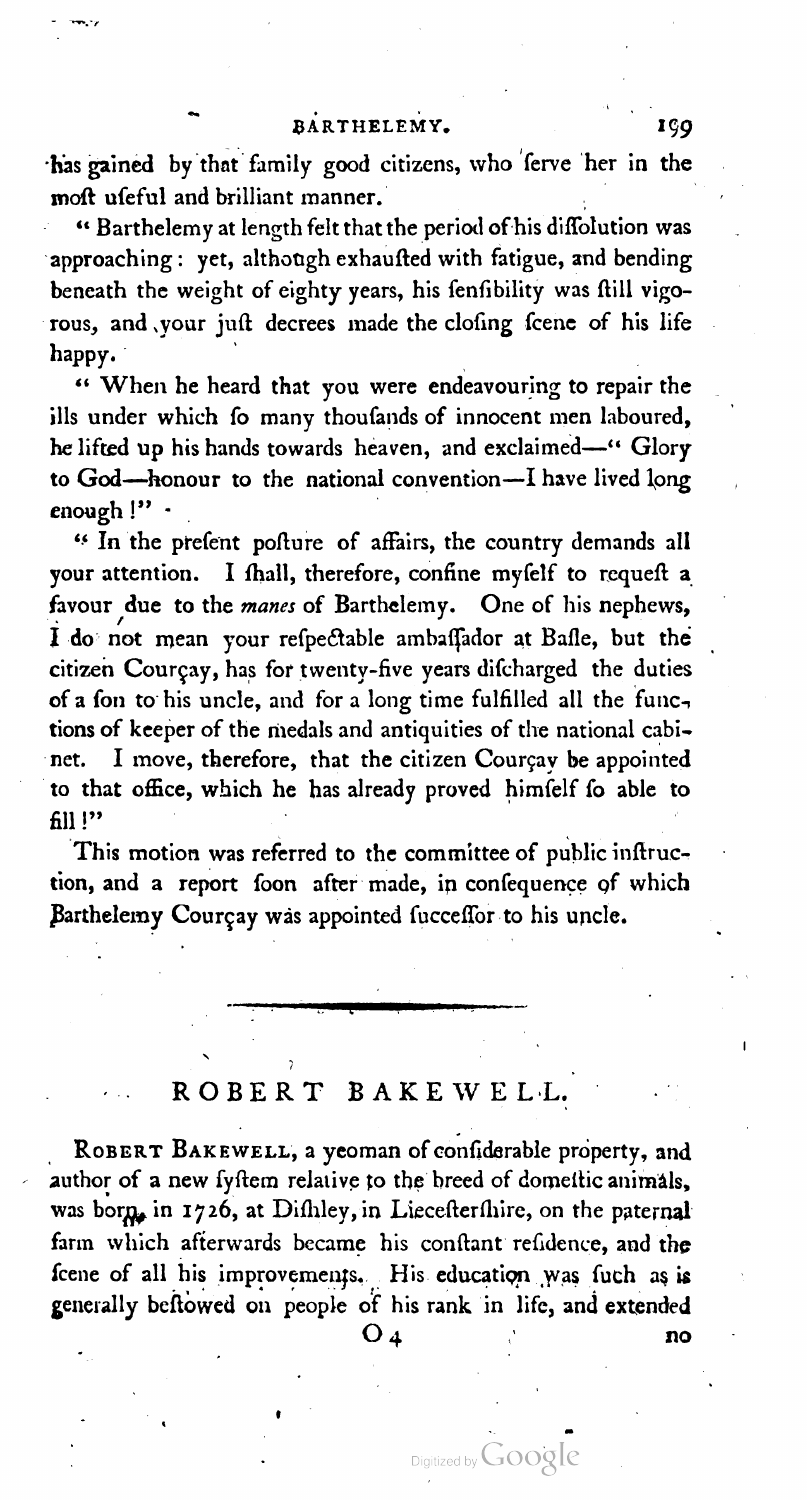no further than to writing and arithmetic; but he enjoyed the advantage of an early profeffional initiation in hufbandry, under the aufpices of a father, who was a man of a ftrong and inquifitive mind, and the orderly excellence of whofe agricultural labours had long diftinguifhed him as the ableft cultivator of his diftrict. The elder Bakewell died in 1760, but the management of the farm was committed to the fon many years before, and at his father's death he had witneffed a feries of fuccefsful experimental practice, both in flock-breeding and hufbandry.

That the younger Bakewell was actuated by that ftrong mental  $\theta$ *timulus* which is the certain indication of original genius, is evinced by a conftant eccentric activity, from which refulted difcoveries and improvements in his profeffion, and a decided fuperiority, both of plan and execution, over his contemporaries; who, indeed, far from aiming at rivalry and competition, implicitly fubmitted to his decifions. Eminently fitted as he was by natural difpofition, and even perfonal appearance, for the precife character in life in which he chanced to be placed, there is no doubt but he would have foared far above the common level, had fate allotted him a poft of much higher diftinction; and the writer of this memoir has been affured by a man of fcience, in the habits of intimacy with him, that although illiterate, and apper taining to a clafs proverbially devoid of curiofity, he would liften to a philofophical problem with that eager curiofity and ardent defire of information peculiar to original minds alone.

The grand principles adopted by Bakewell in flock-breeding and tillage, namely, that " Like will produce its like," and that " Animal manure is the main fcience of hufbandry," are allowed 'to be juſt, but his application of theſe leading maxims was far from being incontrovertible. Thofe peculiar notions, to which it is difficult to fubfcribe, are, that the quinteffence alone of manures (which he fuppofed to refide in the dried and exhaufted afhes) is of any benefit to the land; and that the barrel-fhape, which prefents rotundity in the centre, with a gradual tapering towards either extremity, is the moft advantageous form for domeftic animals. In purfuance of the firft notion, he fuffered his dung heap to lie fo long (perhaps two years and upwards), and

Digitized by  $Google$ 

. The contract of the contract of the contract of the contract of the contract of the contract of the contract of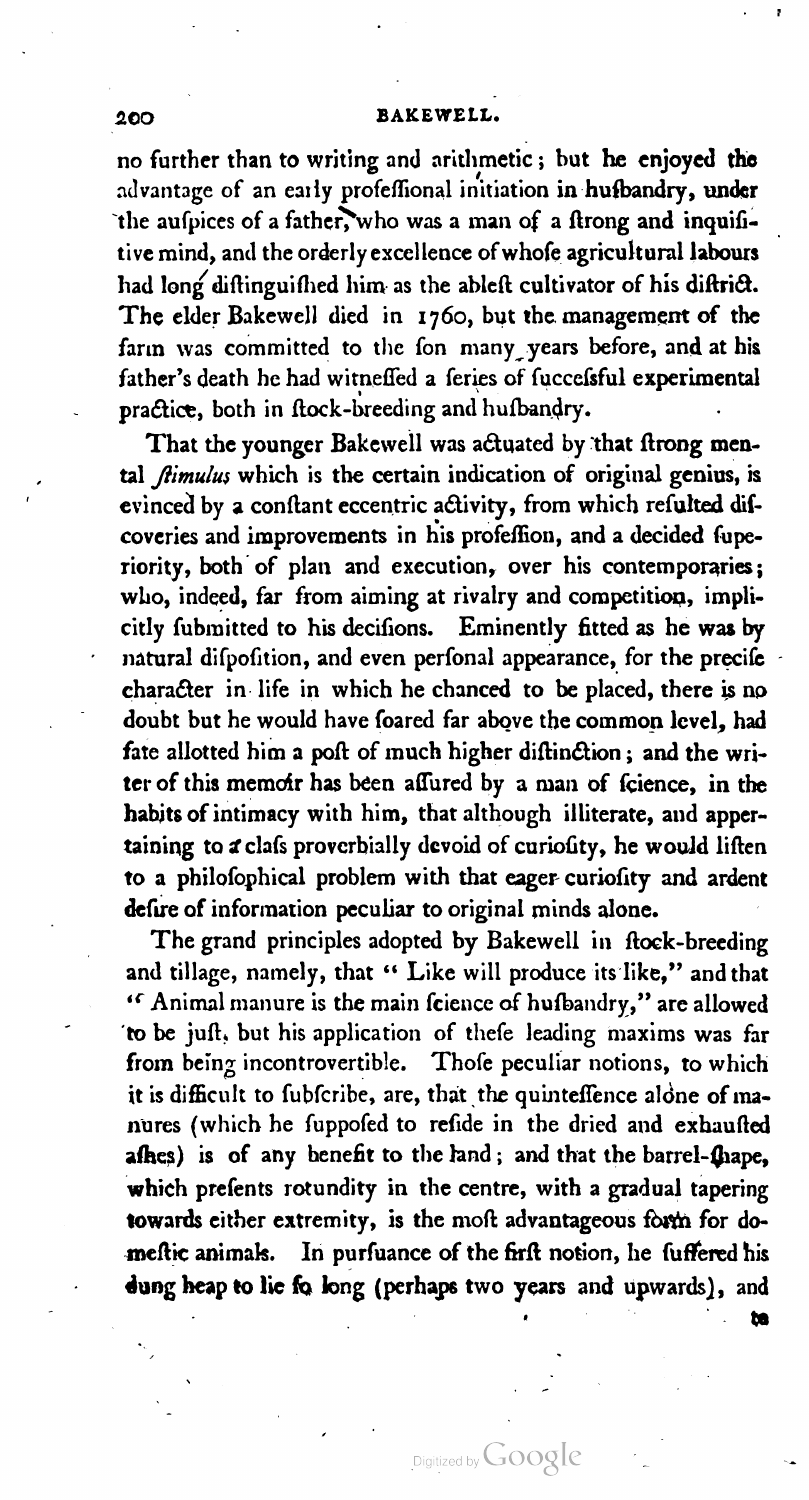to go through fueh a continued procefs of fermentation, that it was fairly reduced to the confiftence of a ftercorary fnuff, and in this ftate he laid it upon his land; which furely would not have been the worfe for that fat and incraffating fubftance, inhaled by the atmofphere during fo long a period. Granting even, for form's fake, that the real effence of manure had been thus procured, yet the extreme difficulty of obtaining an adequate quantity, joined to its unavoidable wafte in the application, form an infuperable bar to the utility of the practice. The barrel fhape of cattle, a mere factitious form, and perhaps not natural to any of the indigenous breeds of this ifland, is liable to the folid objections of producing in animals intended for flaughter a difproportion of fat to the quantity of lean, which is a public lofs; and in thofe deftined for labour the waddling gait of a duck, in the place of a firm, facile, and rec-<br>tilinear mode of progreffion.

He, however, adhered to his favourite ideas, with a full fhare of that paternal prejudice and pertinacity which is faid to diftinguish the founders of fystems. His cattle, felected and reared with immenfe care and coft, affumed that ftately and beautiful appearance which charmed a whole country where fuch a fight was perfectly novel; and the cultivators, being admitted in the critical moment of the animals' bite, were equally ready either to be duped or inftructed. The idea was new, and the rationale of it centred in the invention and judgment of a fingle enterprifing individual. It could not be fuppofed that his purchafers and difciples were firft-rate judges of the true lines of animal proportion, or that they could artfully and fcientifically combine the ideas of beauty and utility; for it is well known that thefe are ftill extremely variable and uncertain among our cattle-fanciers. The truth is, <sup>a</sup> large quantity of beautiful and va luable flock was diftributed about the country from Difhley. and of this there was no fmall fhare, the fole value of which confifted in a fleek and bulky appearance, conferred folely by the great care and expence of the breeder. Thefe animals having coft the purchafers, or thofe who hired them, confiderable fums, it was a neceffary confequence that their produce would

be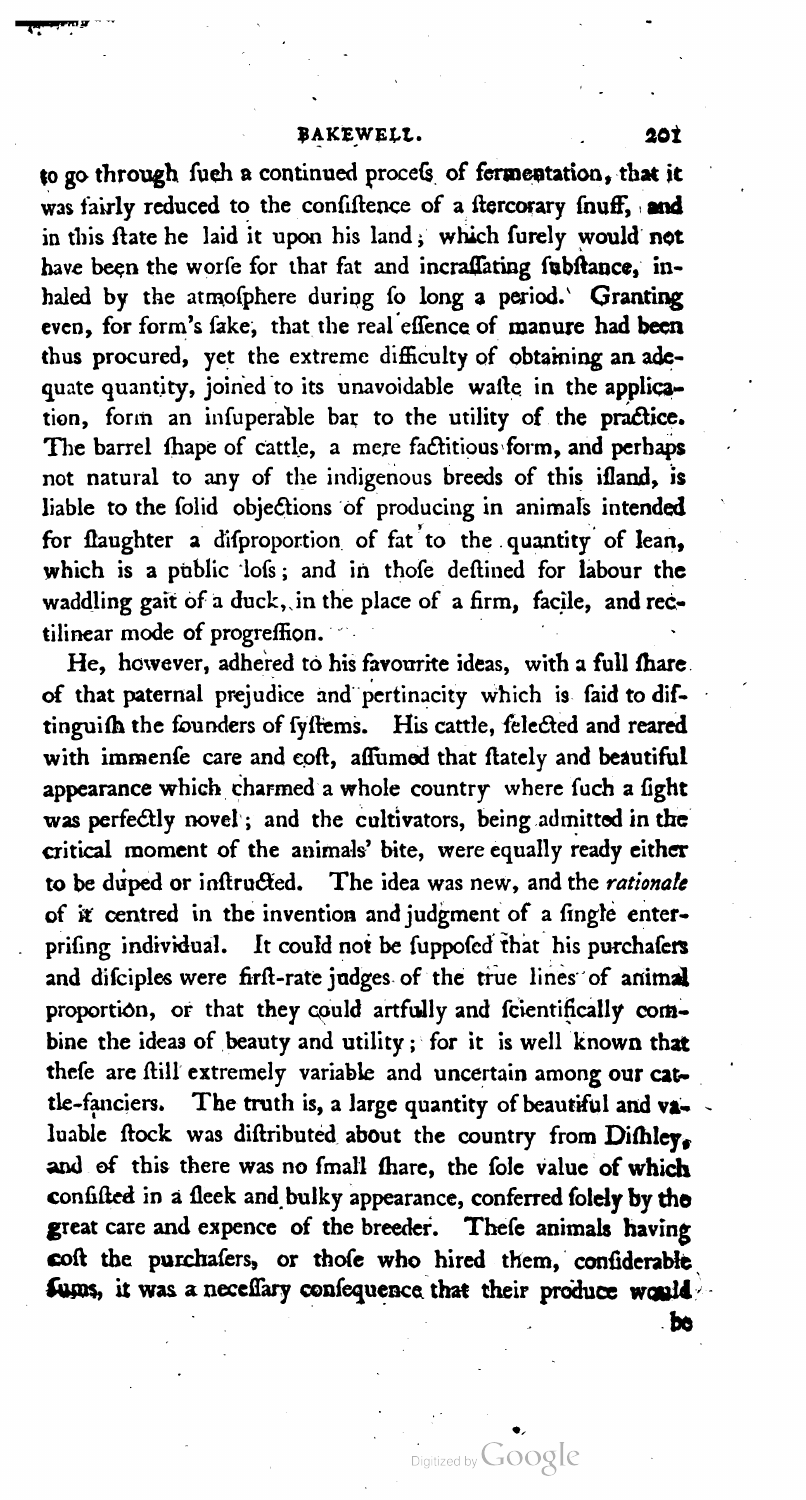be valuable in proportion; and Bakewell threwdly obferved, : " that the only way to have capital flock is to keep the price high."

In aid of thefe natural and legitimate caufes of the high prices of the Difhley breed, others were fuperadded, which, although but too common in all matters of bargain and fale, are not confidered as being fo candid. A fort of monopoly was created among the fraternity of improvers, who adopted all the arts, and put in practice all the tricks, of jockies and horfe-<br>dealers. Sham contracts and purchafes were made at wonderful high prices; puffers were regularly engaged to fpirit up the buyers at auctions; and a young lord or gentleman, with his pockets well lined, and his fenfes intoxicated by the fumes of improvement, was as fure to be impofed upon by thefe as by the gentry at Newmarket. The pens of itinerant agriculturifts, whofe knowledge of live flock originated merely in their writing about it, now took up the caufe, and blazoned forth the tranfcendent qualities of the " new Leicellers." In confe .cifions as orthodox. Not fo the town. The fages of Smithfield, before whom the fatted animals of all counties pafs in hebdomadal review, and who try the merits of all by the unerring ftandard of the balance, although they were compelled to purchafe the commodity, never approved the barrel-fhape, or the Difhley improvements. They pretend at this hour that the original breed of Leicefter fheep was more advantageous, in point of public utility, than the new one; and that the Lincoln, a branch of the ancient family of Teefwater, is, in refpect to form, fuperior to all. They do not even fcruple to affert that the feeding of Difhley flock has never fairly repaid the cultivator.

It is certain that Mr. Bakewell was not enriched, notwithhanding his unremitting exertions, the admirable oeconomy of his farms, and the vaft furns which he obtained for his cattle, But this is to be attributed entirely to the generous flyle of holpitality which he conftantly maintained at Difhley, where every inquifitive ftranger was received and entertained with the moft frank

1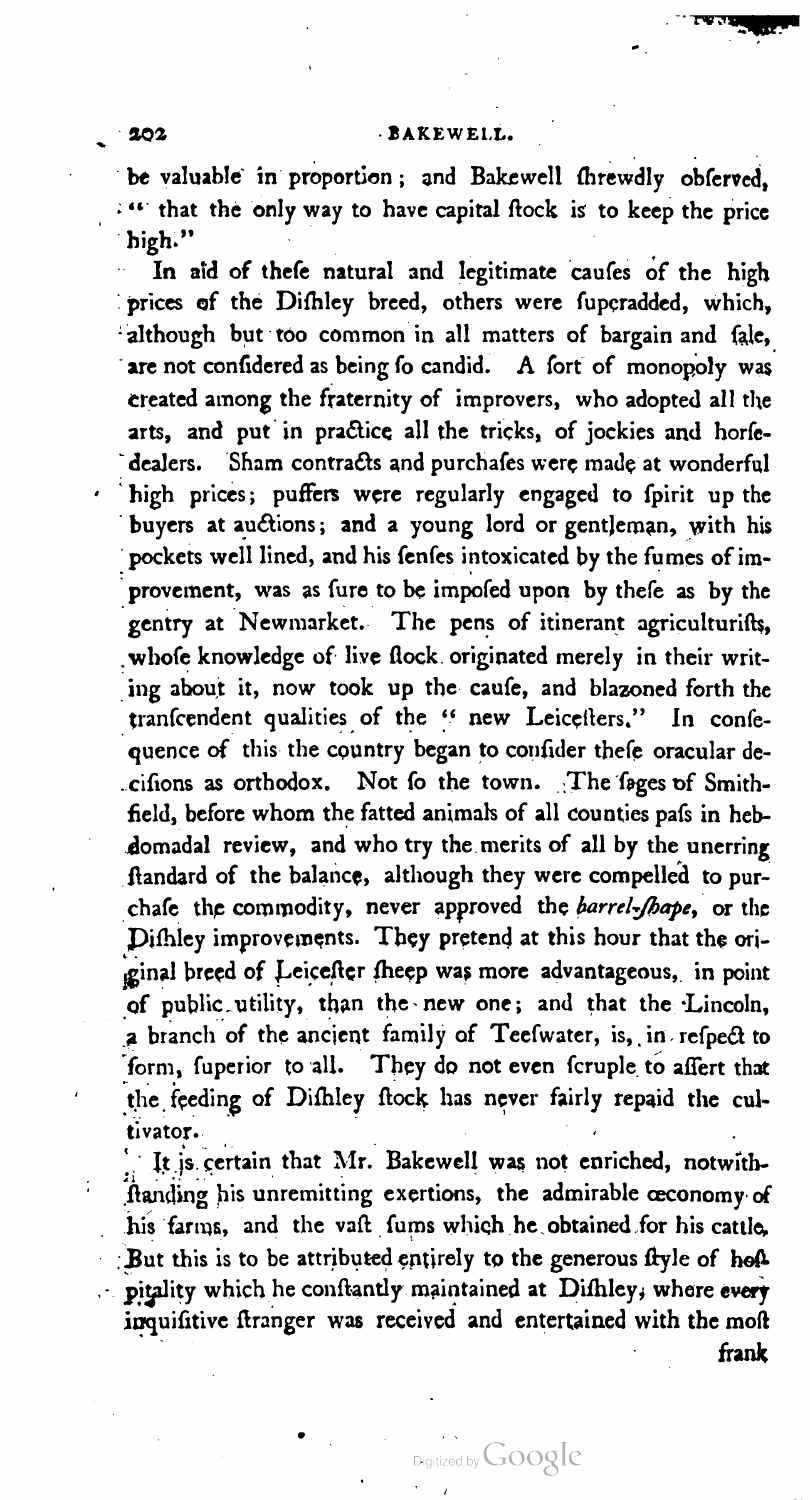frank and liberal attention. The expanded heart of this man demanded more capacious means for the gratification of its generous defires; and it is evident, from his conduct, that he was ambitious rather of the honour than the profit of his calling.

After what has been fo freely afferted refpecting the errors of the Bakewellian fyftem, the mind of the reader may well be fuppofed anxious to inquire wherein confifted the merit of this famous breeder, and in what mode can he be faid to have ferved his country. Notwithftanding his practical failure, Bakewell was a greater friend to improvement than any other man, either before or fince his time; by promulgating to the nation the true principle of all excellence in breeding, in the axiom that " like produces its like," and proving it by his practice; by exciting activity and emulation in a clafs of fociety perhaps the moft indolent and prejudiced of all others; by making cattle-breeding depend on principle, in opposition to the old lazy cock and ben\* fyftem of the little farmer, which would abfolutely have fearved our increafed population; in fine, by opening, and rendering paffable, a road which will in the end lead to perfection. His fykem has been feduloufly purfued; models of the larger horned cattle have been produced, in point of form abfolutely bordering on perfection; and the bufinefs of rearing live flock is, at this inftant, followed with enthufiafin by the moft illuftrions characters in the kingdom.

The inftructive converfation of his father, and a perufal of the farming and cattle treatifes of Ellis of Gaddefden, were the firft incentives to improvement experienced by our rural philofopher. Looking around him he beheld nothing worthy of remark, but a flupid and indolent adherence to old cuitoms; a farming practice without order or economy; the land foul and ftarved for want of flock, or flocked with fhabby and ill-forted animals; and a bare living obtained where, with an enlightened and

<sup>\*</sup> By the cock and ben fyftem is intended an allufion to thofe Cockney cultivators who write with fuch raptures about the little farmers of former days, and the vaft flocks of poultry they fent to market. Poultry, always an expensive luxury, will probably appear, on a fair calculation, to be invariably a lofs to a fmall farmer.

ſpirited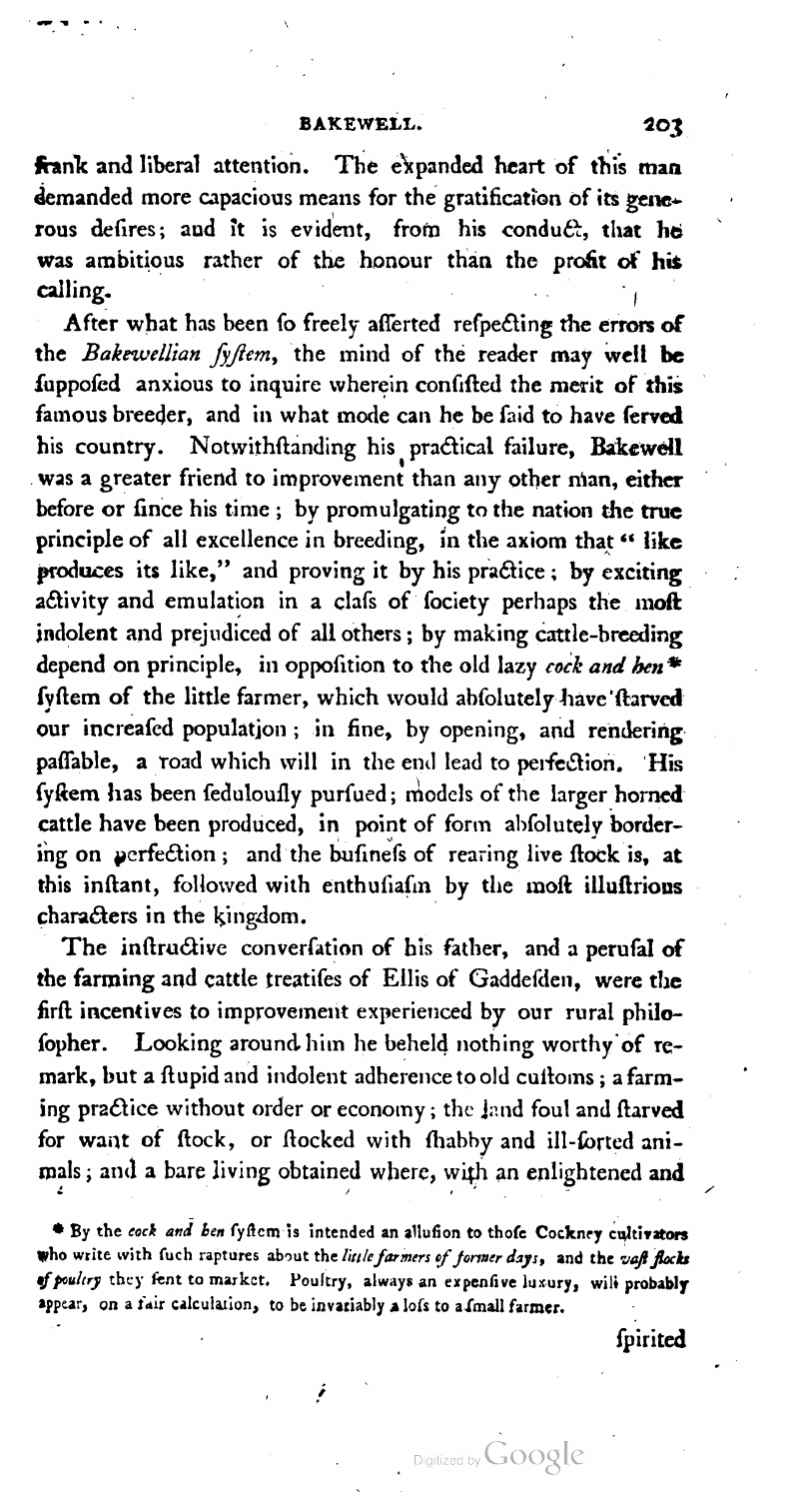fpirited improvement, fortune might have been acquired. Having now conceived certain theoretic notions, with a characteriftic fpirit of fagacity and enterprize, he determined to fubmit them to the teft of experiment, previoufly to their adoption as fixed principles. He accordingly made occafional tours through the beft cultivated parts of the ifland, efpecially thofe moft celebrated for their refpective breeds of cattle; he alfo vifited Ireland, more than once, for the fame purpofe. He viewed on the fpot the ufe and commencement of that cheap, expeditious, and effective mode of hufbandry practifed in Norfolk, which has fince become fo defervedly famous; and on that model, and the neat and orderly fyftems of Holland and Flanders, which he afterwards furveyed, he founded his own, in no refpect inferior, and in many far fuperior to the celebrated originals.

Nothing, either of great or inferior confequence, in rural economics, efcaped his indefatigable refearch ; and, from repeated obfervation of that moft beneficial practice, he at length formed a very complete plan of irrigation, or conducting of water over meadow land, calculated for his own fituation at Difhley. As a firiking proof of the inventive and ufeful turn of this man's mind, it is recorded, that a ftream, brought for the purpofe of irrigation from the upper grounds, was applied to the conveyarlce of floats of turneps to the homeftead for the ufe of the cattle. Thus labour and cartage were faved, and the attendants in the yards received from the favourable tide of this canal, of various ufes, whole cargoes of the needful commodity ready wafhed to their hand. Another fingularity, worthy of notice, attended Bakewell's plan of irrigation : his unenlightened neighbours, farmers of the old fchool, who, whilft they looked over his hedge and faw him ploughing up his grounds, in the moft complete and advantageous manner, with only two horfes and a two attendants, upon precifely the fame foil, affected to be much alarmed left the water, which Bakewell collected upon his land to fuch an immenfe profit, might, by an accidental inundation, poifon theirs; and they even threatened, nay, it is faid, actually commenced, a profecution againft him on this account.

\ - \* The

'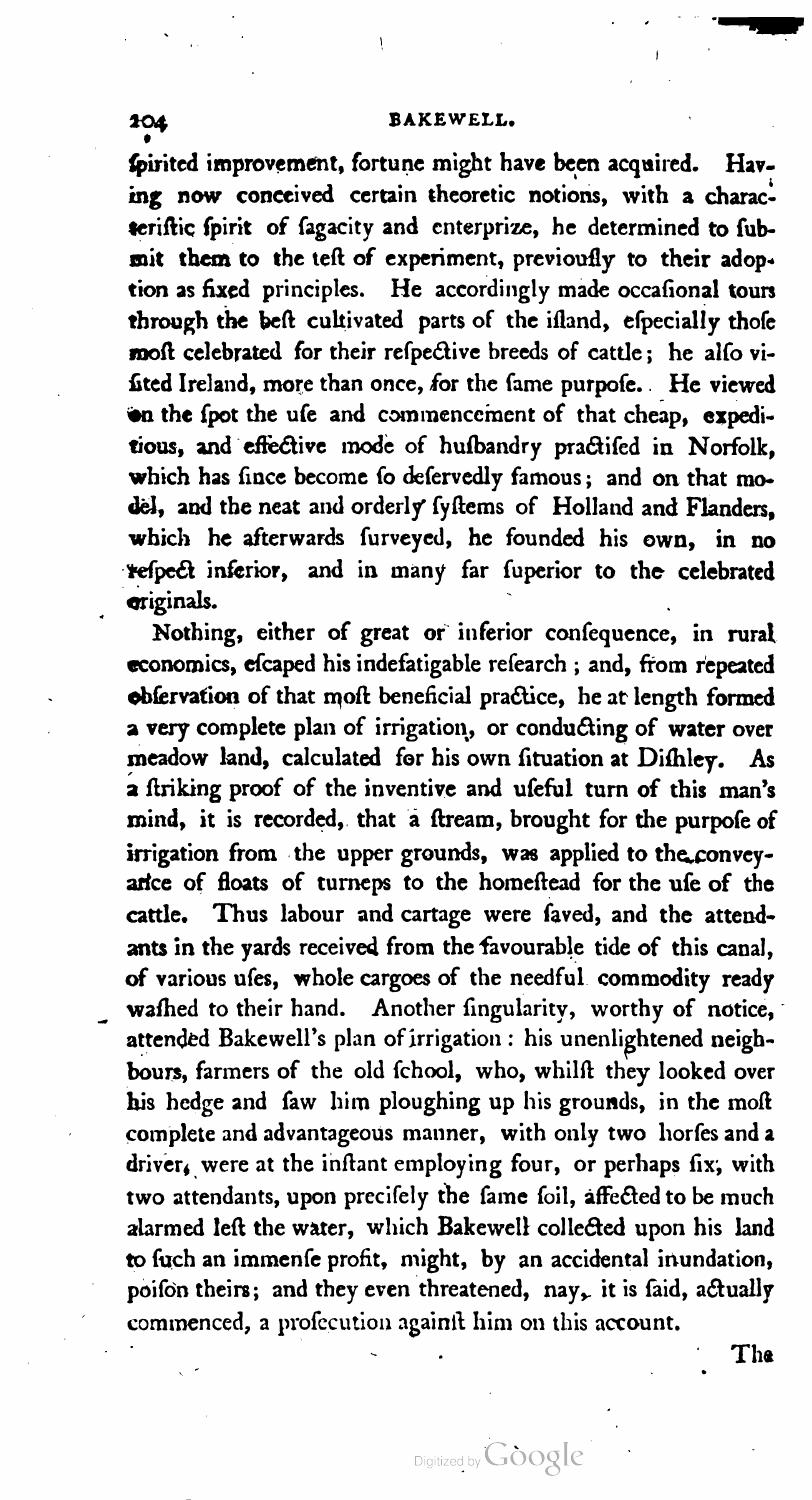The Lancashire long-horned cattle, the Tecfwater and Lincoln fheep, the Berkfhire pigs, in fhort all the original and beft breeds of the ifland, now fupplied Difhley with well felected individuals, in order to mix and produce a variety, according to the precife ideas of this fystematic projector, and thus attain a profitable fuperiority both in refpect to figure and quality. He accordingly went to work to diminifh bone and length, or, in his own pithy phrafe, " to fubftitute profitable fiefh for ufelefs bone." Finenefs of bone, he argued, and reduction of frame, would produce finenefs of flefh, aptitude to fatten, and diminution of offal. The fpontaneous tendency to pinguefaction would alfo conduce to quietude of difpofition in the animal, and to the more economical and eafy fatisfaction of the appetite.

The Difhley breed of horfes originated in that of Flanders, where Mr. Bakewell felected the moft valuable flock of this kind he could meet with at a very confiderable price; and he was often accuftomed to relate, with great good-humour, that he had once met with a Dutchman who refufed any money for a favourite mare. His partiality for large horfes and inattention to the racing kind, of fuch indifpenfable ufe in this country, are matters of fufficient notoriety; while his offer, fome years fince, of a huge black cart horfe, which was exhibited to the king and at Tatterfal's, as a proper ftallion for the produce of faddle-horfes, was juflly confidered as one of the moft prominent errors of his judgment  $\ast$ .

The father lived long enough to obferve the dawning fuccefs of his fon, and is faid to have expreffed the moft heart-felt fatisfaction, and fanguine hopes, at the profpect. Some time previously to the old gentleman's death, the new Leicefter fheep were fold, by private contract, at two, three, and fome few at four guineas each. Bakewcll then, with truly public ſpirited views, began to let out his rams among his neighbours at the low price of fifteen or twenty fhillings apiece for the feafon. But fo fudden and confpicuous was the improvement of the neighbouring flocks, both in fubilance and elegance of form, that the fame of the Difhley rams was rapidly diffufed

\* His own ftallions, however, were ufually let by the feafon, at the rate of one

5 around,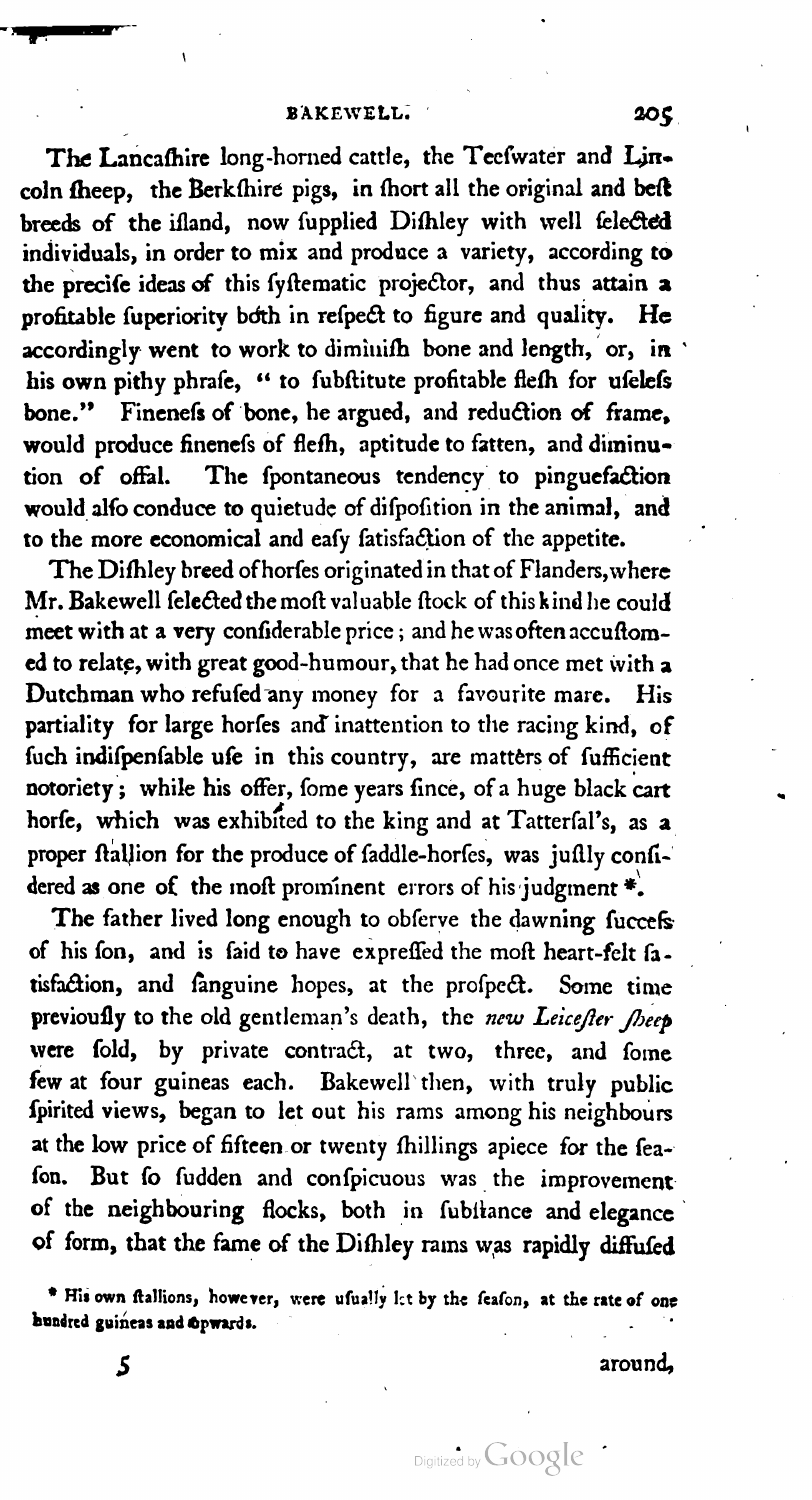around, and extended even to foreign countries. Their price, therefore, both for hire and purchafe, augmented in a proportionate degree. The fum paid for the ufe of one of thefe for a feafon was foon increafed to twenty-five guineas, and from that rate (fo great had now become the fame of his ftock) experienced a gradual rife to the amount of near five hundred pounds ! But, as an inftance of fingularly great emolument in this way, the ram named the two-pounder earned his proprietor, in one feafon. eight hundred guineas, exclusive of his duty to his own feraglio; the reward of which, being reckoned in proportion, would have produced the enormous total of twelve hundred guineas.

In the mean time the character of the new Leitcefler oxen held even pace with that of the fheep, and commanded prices proportionally great. They were imported by the cultivators of Ireland, with a view to improvement; and' ſome found their way to the continent, even as far as Ruffia, where they were much admired for their ftatelinefs and beauty. A confiderable number of the Difhley bulls and heifers were expofed to fale at the horfe auction at Tatterfal's, where thofe of the fineft form obtained high priccs.

As an additional proof to foreigners of the wealth and fpirit of improvement in this fortunate country, and with the view of handing down to pofterity the remembrance of fuch extraordinary events, it will be proper to adduce fome more facts refpecting the prices obtained for this famous breed of cattle. Mr. Fowler, of Rollright in Oxfordfhire, began his improvements by hiring a few cows and a bull from Difhley. At the fale of his effects, after his death, his flock of large horned cattle alone raifed a fum of money equal in value to the fee fimple of his farm : fifteen head of them were fold at an average price of one hundred and fixty-four pounds each, making a grofs amount of two thoufand four hundred and fixty-four pounds.

At the fale by'auction of the flock of Mr. Paget of Ibftock (for many years a breeding confederate of Bakewell's), one bull produced four hundred guineas, and a fixth fhare of the fame was, fome time after, difpofed of for one hundred. A two year old heifer fetched 84 guineas; two hundred and eleven ewes and theave sheep brought three thousand three hundred and fifteen guineas.

Digitized by Google

 $\mathcal{L} = \mathcal{L} \times \mathcal{L} = \mathcal{L} \times \mathcal{L} = \mathcal{L} \times \mathcal{L} = \mathcal{L} \times \mathcal{L}$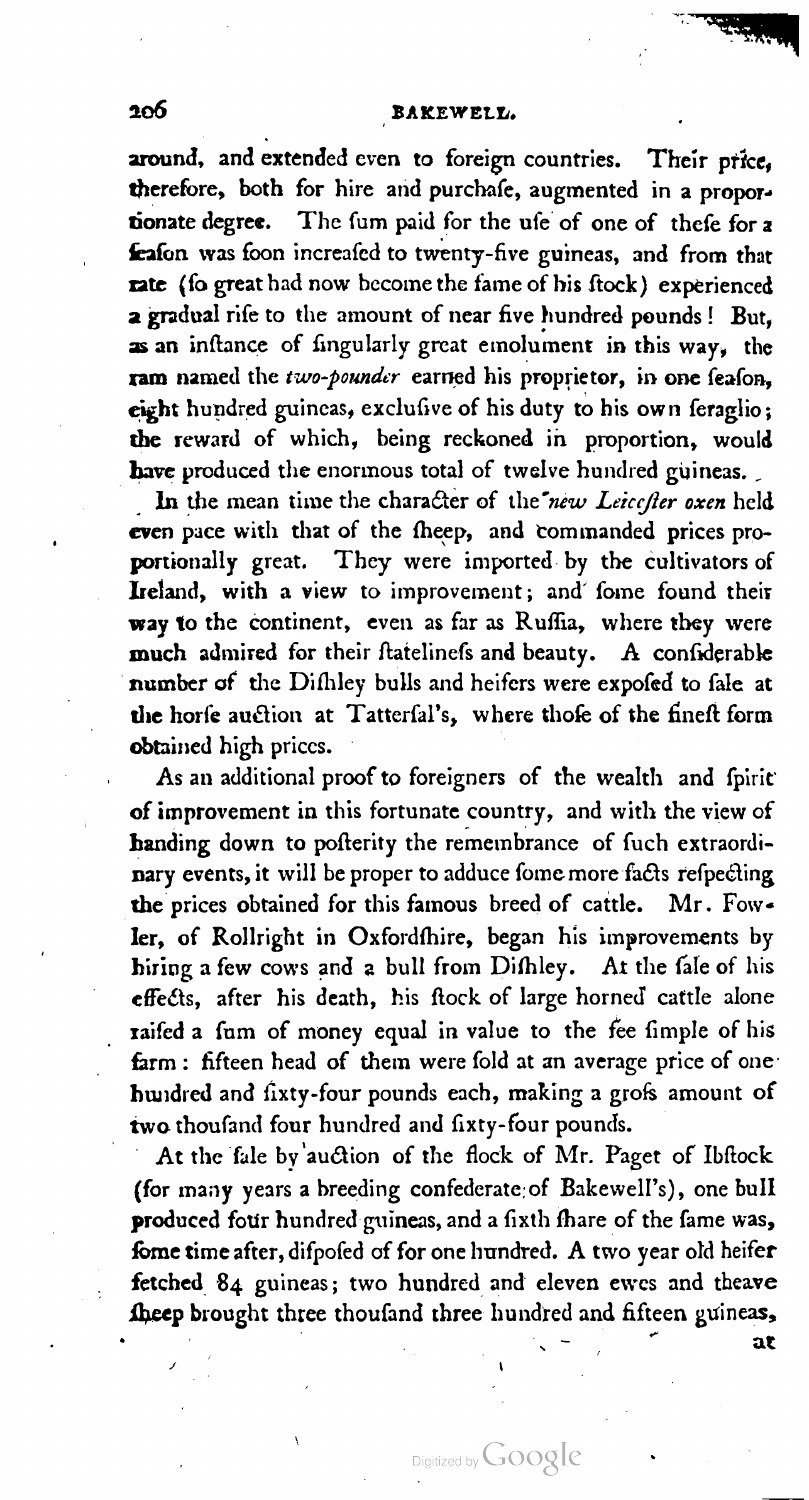BAKEWELL's and the second control of the second control of the second control of the second control of the second control of the second control of the second control of the second control of the second control of the secon

BAKEWELL: 207<br>at an average price of feventeen guineas each; while one particular lot of ewes, in number five, was fold by themfelves for three hundred and ten pounds. Many readers will readily prefuppofe a great deal of rifk and uncertainty, and no little of the inveigling power of imagination, in fpeculative purchafes like thefe; for real *bona fide* purchafers they were: and to prove fuch are not fingular in their judgment, a certain high-bred Dishley heifer, which cost the fortunate buyer fourfcore pounds, was actually valued on her jonrney homewards, by a jury of common farmers, at eight.

The author of this article himfelf, a thorough paced amateur, has bought new Leicester heifers at ten pounds each, which, comparatively, were not worth half that fum, either as milkers or for any other purpofe. But the following anecdote will evince the opinion of the law in this cafe: Mr. Bakewell let a bull for the feafon to a certain gentleman who defired to improve his flock. The gentleman died in the interim; and fo little account was made of this high-bred animal, that he was actually fold, with the reft of the effects, and obtained no more than eight pounds, having been pnrchafed by a butcher, who flaughtered and fold his flefh at two-pence halfpenny per pound. ' Bakewell laid his action, and recovered two hundred pounds for this fame bull, and fifty for the ufe of him during the feafon.

the ieaion.<br>We have already mentioned the cheering old English hofpiwith admirable order, and at the fame time fo calculated as to fatisfy curiofity.' Even the fhew of the cattle was conducted with the moft pleafing and interefting regularity. The theep were exhibited fingly in a fmall houfe, adapted to that purpofe, having two oppofite doors, one for admiffion, the other for retreat; and the inferior were always introduced firft, that the imagination of the infpector might be raifed by degrees to the utmoft pitch at the exhibition of the laft and fineft. The policy of Bakewell alfo induced him to conceal thofe rams, which were already engaged, from the view, and ineffectual coveting, of thofe who were defirous to hire. Among his curiofities he 3 ſhewed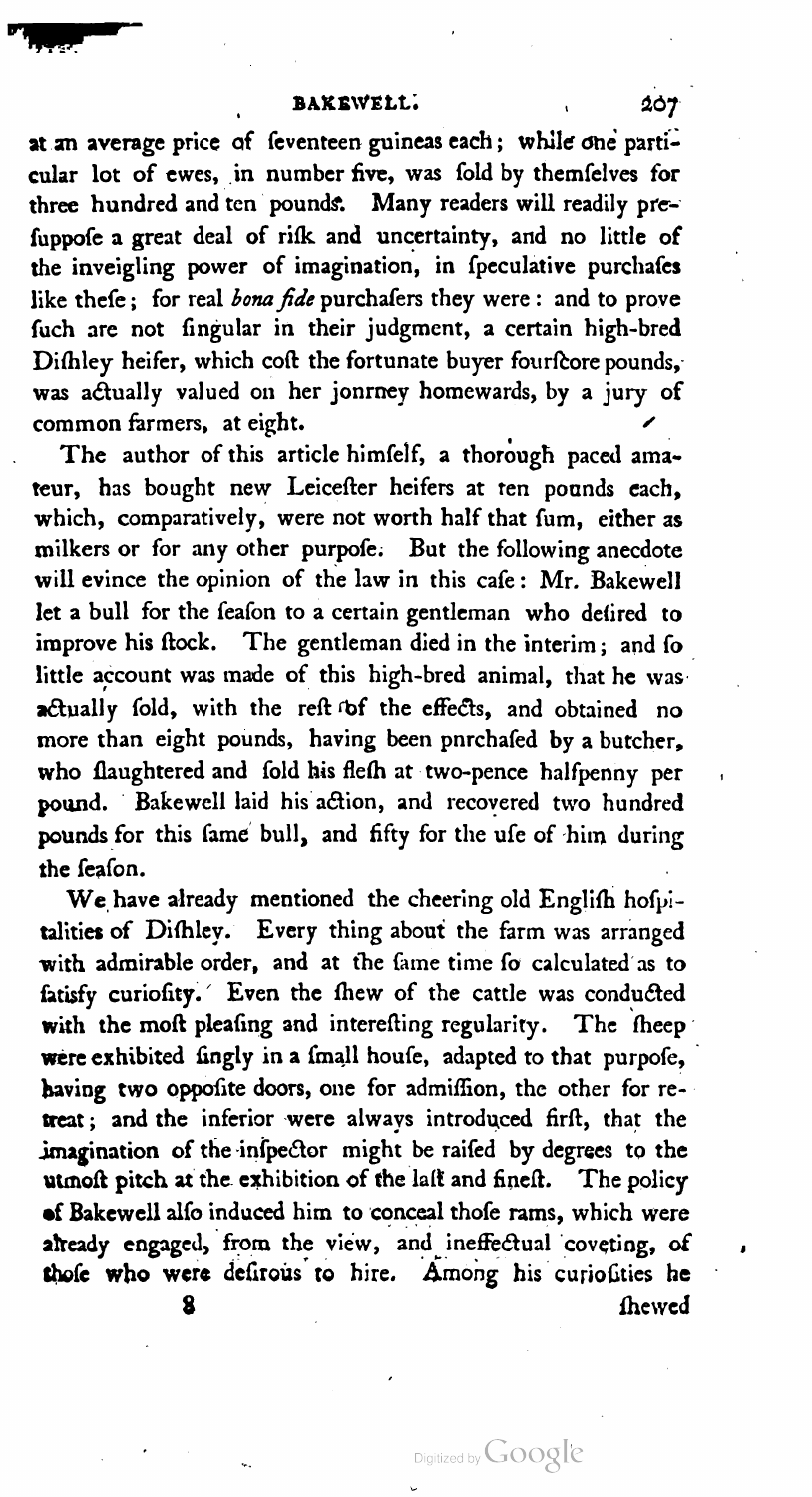## 208 BAttzweLL.

fhewed a vifitor the rump and firloin of a cow more than twenty years of age, which were four inches thick of fat; and yet the animal did not die completely fat. Alſo two pieces. of bacon; one of a large boned hog, the other of his improved breed of very fmall bone: the latter was eleven inches thick to the bone, the former not half that thicknefs.

The kindly quietnefs and docility of the animals at Difhley have been fancifully attributed to the happy conformation of their bodies; but, whatever weight may fubfift in fuch reafoning, an adequate caufe is immediately to be found, for the effect, in the fimple diet and orderly management of the beafts, added to the amiable tendernefs and humanity of their mafter. If the pofition laid down by our laft veterinary writer\*, who has taken great pains to elucidate and determine the rights of brute animals, and to inculcate the duties of benevolence, be juft, we need look no further to appreciate the moral excellence of Bakewell's character. His tendernefs for the feelings of animals was de-'ſerving of much praiſe: he corrected with the utmoſt ſeverity of rebuke, and, at the fame time, with the moft applicable, fhort, and convincing arguments, the favage and unfeeling wantonnefs of butchers and drovers. But his own example was a living volume of precepts, daily read and followed by all around him; and the effect, both upon men and brutes, was moft grateful to the eye of philofophy. It was pleafing to behold an animal of, elephantic bulk conducted, from one end of the farm to the other, with a packthread held by a boy of feven years of age; the animal gleaming content from his countenance, and exhibiting'a ſeeming conviction that nothing but good was intended him.

Robert Bakewell, having nearly completed his feventieth vear, died on the 1st day of October, 1795, after a tedious ficknefs, to which he fubmitted with a conftitutional and phitall, broad in the cheft and fhoulders, and in his general figure exactly tallying with our ideas of the refpectable old English

T 3' Hiunanity and henevolence to helpleſs heath, is (in general) <sup>a</sup> certain indi cation of generotity of foul, and a natural love of juffice." Lawrence on Horfes,

<sup>1</sup> Digitized by Google

yeoman.

.<br>" - *का*रणम